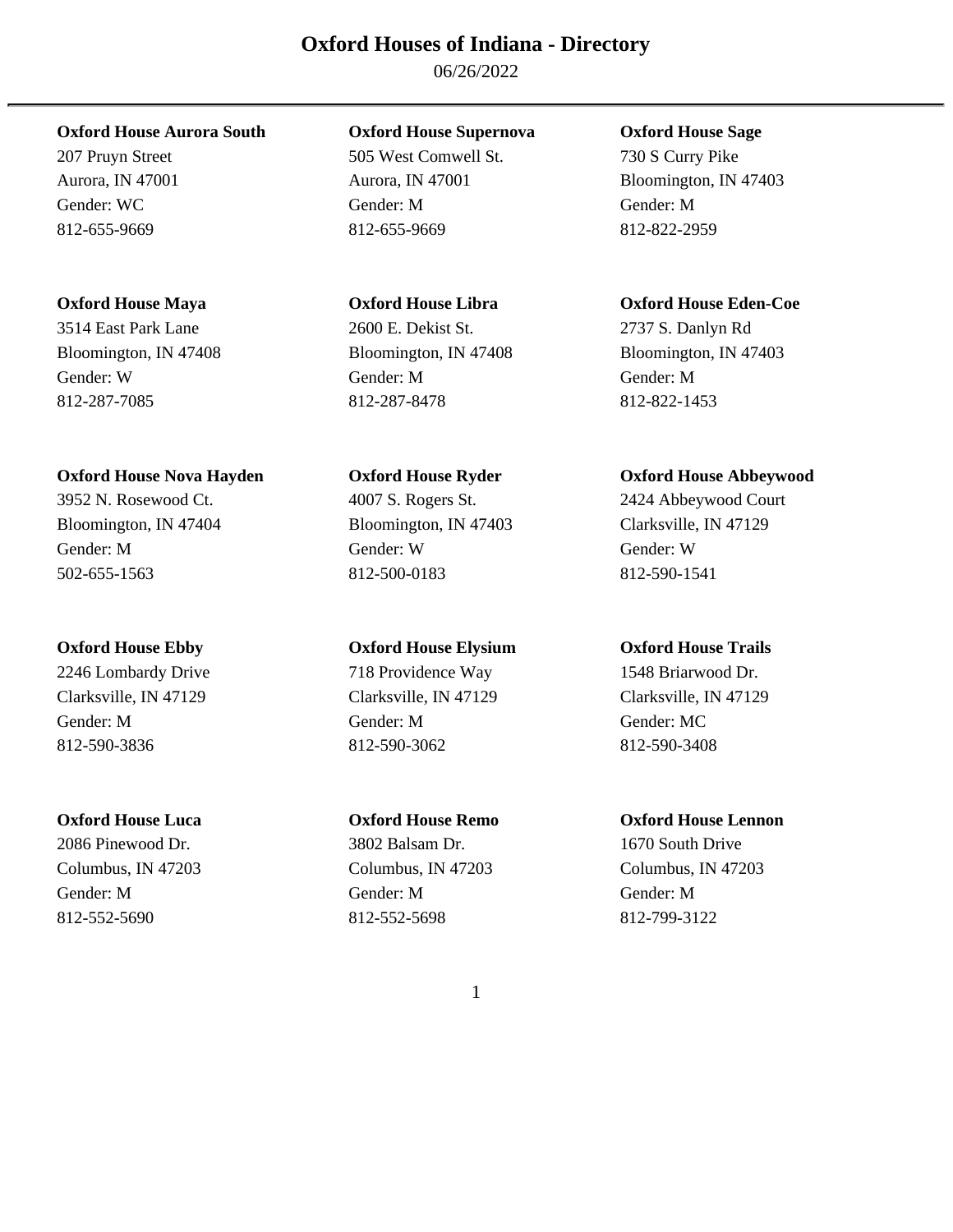06/26/2022

**Oxford House JadeBrooke Oxford House Mana Oxford House Kiyo** 

Evansville, IN 47712 Evansville, IN 47714 Evansville, IN 47715 Gender: M Gender: M Gender: WC 555-555-5555 555-555-5555 812-318-8273

**Oxford House Emory Oxford House Anew Oxford House Renee** 

Evansville, IN 47714 Evansville, IN 47710 Evansville, IN 47712 Gender: M Gender: W Gender: W 812-303-8593 812-303-6388 317-499-4710

**Oxford House Sancho Oxford House Galileo Oxford House Monet** 

7116 Blue Beech Dr. 7132 Great Bear Ct. 3914 Trier Rd.

1203 Lake Ave. 2213 Skyhawk Dr. 329 Ridge Avenue Fort Wayne, IN 46805 Fort Wayne, IN 46815 Greendale, IN 47029 Gender: M Gender: M Gender: M

238 South Barker Ave 3817 Lincoln Ave 1033 S Burkhardt Rd

305 S. Saint James Blvd 6004 Berry Lane 214 Riggs Ave.

218 Indian Trail 3526 Summersworth Run 6236 Monarch Drive Gender: M Gender: W Gender: M 812-798-3363 260-739-3678 260-245-6387

**Oxford House Blue Beech Oxford House Great Bear Oxford House Olympus**  Fort Wayne, IN 46815 Fort Wayne, IN 46815 Fort Wayne, IN 46815 Gender: M Gender: W Gender: M 260-387-6272 260-245-0055 260-755-2580

**Oxford House Addams Oxford House Turing Oxford House Finn**  260-387-7733 574-276-1247 812-290-2938

Evansville, IN 47715 Fort Wayne, IN 46804 Fort Wayne, IN 46815-7634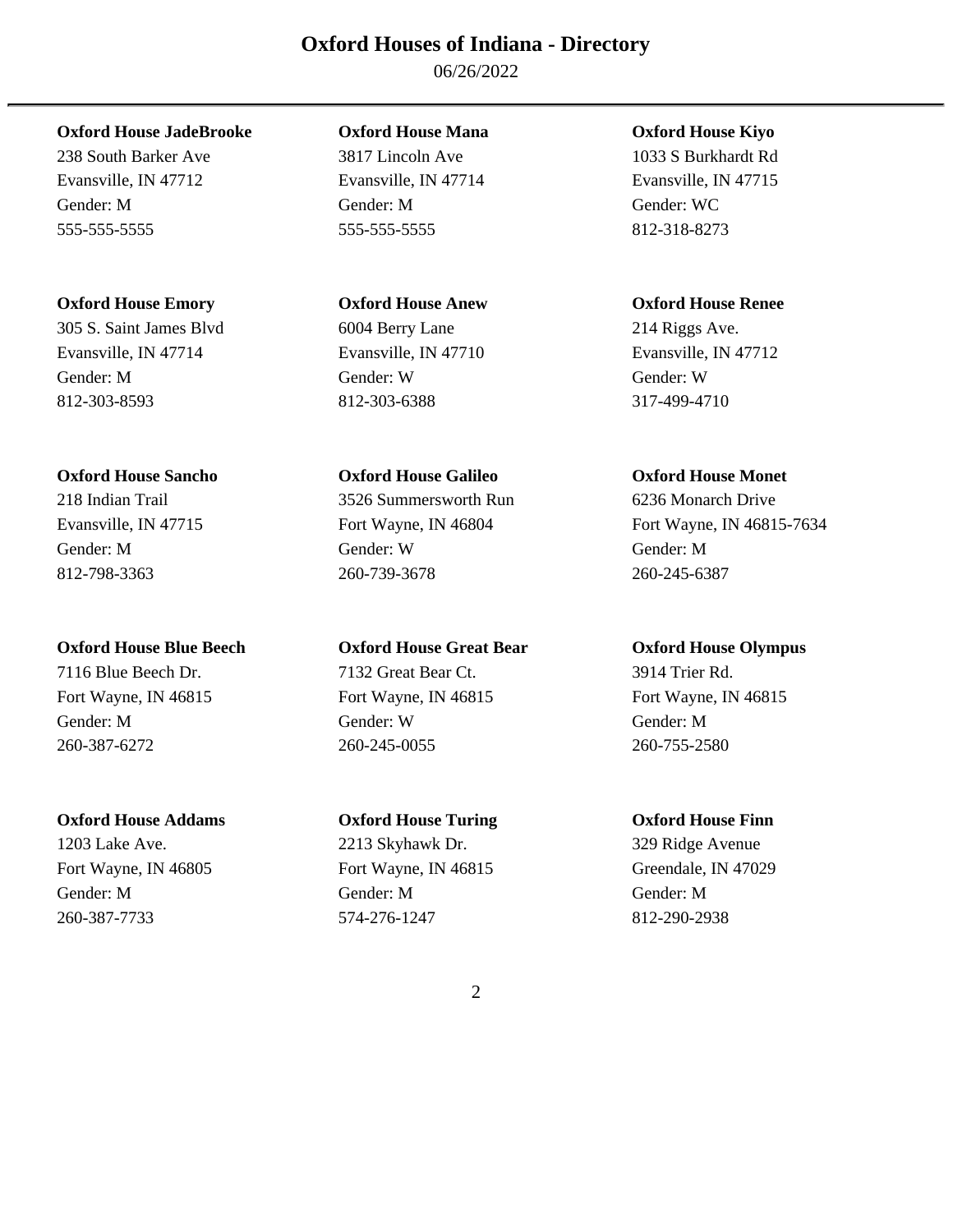06/26/2022

Indianapolis, IN 46205 Indianapolis, IN 46260 Indianapolis, IN 46227 Gender: W Gender: M Gender: W 317-537-2187 317-746-6923 317-300-0364

# **Oxford House Heatherwood Oxford House Roundtree Oxford House Orenda**

317-426-4985 317-389-5957 317-602-2615

# **Oxford House Francisco Oxford House Mac Oxford House Spears**

1145 Ridge Ave. 4060 Tarry Lane 630 Averitt Rd. Greendale, IN 47025 Greenwood, IN 46142 Greenwood, IN 46142 Gender: M Gender: M Gender: M 812-577-0028 317-300-1501 270-727-3096

# 5126 East 76th Street Ct. 1435 Minturn Lane 511 Buffalo Trail Circle

1429 N. Bancroft St. 6630 Roundtree Ct. 3820 Rookwood Ave Indianapolis, IN 46201 Indianapolis, IN 46214 Indianapolis, IN 46208 Gender: M Gender: M Gender: WC

Gender: WC Gender: M Gender: M Gender: M Gender: M 317-436-7708 317-756-9807 317-986-6968

4305 N. College Ave 6102 E. 10th Street 4131 Boulevard Place Indianapolis, IN 46205 Indianapolis, IN 46219 Indianapolis, IN 46208 Gender: M Gender: M Gender: W 317-426-5445 317-220-8566 317-602-7292

# **Oxford House Knox Oxford House Kai Oxford House Kenzo**

# **Oxford House Indy Oxford House Minturn Oxford House Buffalo Trail**

# **Oxford House Ace Oxford House Impavid Oxford House Manning**

7211 East 65th St. 833 Golf Lane 988 N. Campbell Ave. Indianapolis, IN 46256 Indianapolis, IN 46260 Indianapolis, IN 46219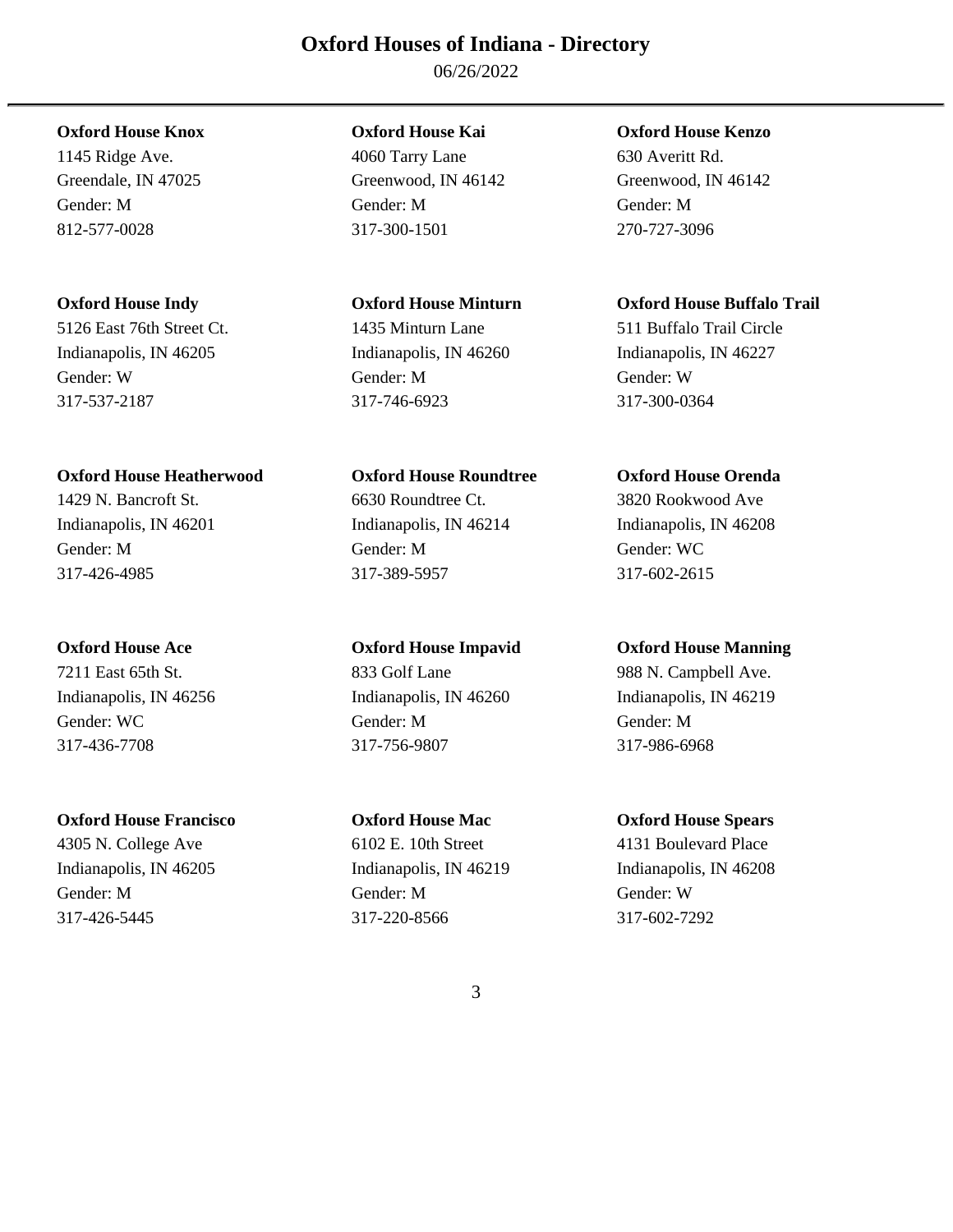06/26/2022

7130 Eastwick Ln 842 N. Temple Ave 120 S. Spencer Ave.

Gender: MC Gender: M Gender: M Gender: WC Gender: WC Gender: WC Gender: WC Gender: WC Gender: WC Gender: WC Gender: WC Gender: WC Gender: WC Gender: WC Gender: WC Gender: WC Gender: WC Gender: WC Gender: WC Gender: WC Gend 317-493-1680 317-384-1827 317-426-5008

828 E. Raymond Street 8312 Charter Oak Drive 2708 Crums Lane Gender: M Gender: M Gender: WC 317-602-4842 317-389-5801 812-590-3086

# **Oxford House Northaven Oxford House Ginsburg Oxford House Creedence**

1710 Northaven Ct. 1992 Ramsey Way 3120 Gardner Blvd. Jeffersonville, IN 47130 Jeffersonville, IN 47130 Jeffersonville, IN 47130 Gender: M Gender: W Gender: M 812-590-3575 812-920-0896 812-590-6404

# **Oxford House Endless Inspiration Oxford House Gratitude Lane Oxford House Padawan**

3109 New Chapel Rd. 1715 W. Walnut St. 70 Newsom Lane Jeffersonville, IN 47130 Kokomo, IN 46901 Lafayette, IN 47909 Gender: M Gender: M Gender: W 812-590-6104 765-553-5938 765-767-4701

# **Oxford House Kingly Oxford House Chance II Oxford House Bliss**

Indianapolis, IN 46256 Indianapolis, IN 46201 Indianapolis, IN 46201 Gender: M Gender: M Gender: WC 317-516-4922 317-602-6298 317-426-2796

# **Oxford House Kano Oxford House Harambe Oxford House Ophelia**

# **Oxford House Keiki Oxford House Valhalla Oxford House Mahalo**

511 E. 23rd Street 36 N. Irvington Ave. 3068 E. Fall Creek Pkwy N. Dr. Indianapolis, IN 46205 Indianapolis, IN 46219 Indianapolis, IN 46205

Indianapolis, IN 46203 Indianpolis, IN 46206 Jeffersonville, IN 47130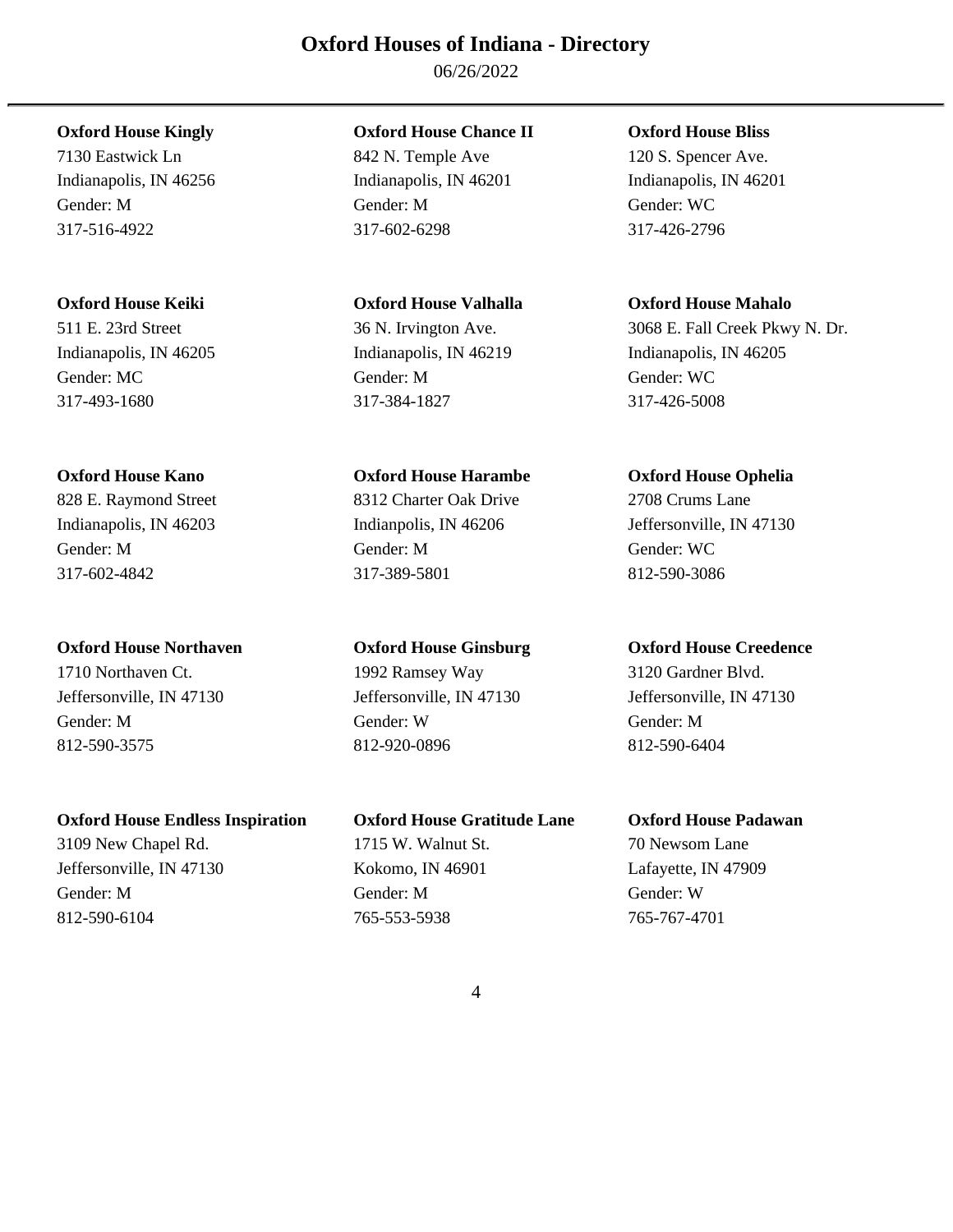06/26/2022

# **Oxford House Wabi Sabi Oxford House Eunoia Oxford House Cozy Court**

Lafayette, IN 47909 Lafayette, IN 47905 Lafayette, IN 47904 Gender: W Gender: M Gender: M 765-269-7215 765-269-9249 765-838-2098

# **Oxford House Autumn Ridge Oxford House Kairo Oxford House Naz**

700 S. 10th Street 3277 S. 9th Street 201 4th Street Gender: WC Gender: M Gender: W Gender: W Gender: W Gender: W Gender: W Gender: W Gender: W Gender: W Gender: W 765-838-0033 270-727-3096 513-394-2375

# **Oxford House Virago Oxford House Mariposa Oxford House Irenic**

812-814-4357 812-590-3976 812-913-4051

930 State Street 711 White Street 1085 Emerald dr. New Albany, IN 47150 Scottsburg, IN 47170 Scottsburg, IN 47170 Gender: M Gender: M Gender: M 812-590-2936 812-414-2231 812-414-2420

# **Oxford House Council Oak Oxford House Emyla Oxford House Liam**

2312 Council Oak Drive 631 North Lafayette Blvd. 19525 Cleveland Rd South Bend, IN 46628 South Bend, IN 46601 South Bend, IN 46637 Gender: M Gender: M Gender: W 574-999-1958 317-499-4710

2205 Iroquois Trail 310 Vermont Dr. 422 Perrin Ave.

301 Eddgewater Dr. 613 Roseview Terrace 2616 Pamela Dr. Mishawaka, IN 46545 New Albany, IN 47150 New Albany, IN 47150 Gender: W Gender: M Gender: M

# **Oxford House Pops Oxford House Kannon Oxford House Jenkins**

Lafayette, IN 47905 Lafayette, IN 47909 Lawrenceburg, IN 47025